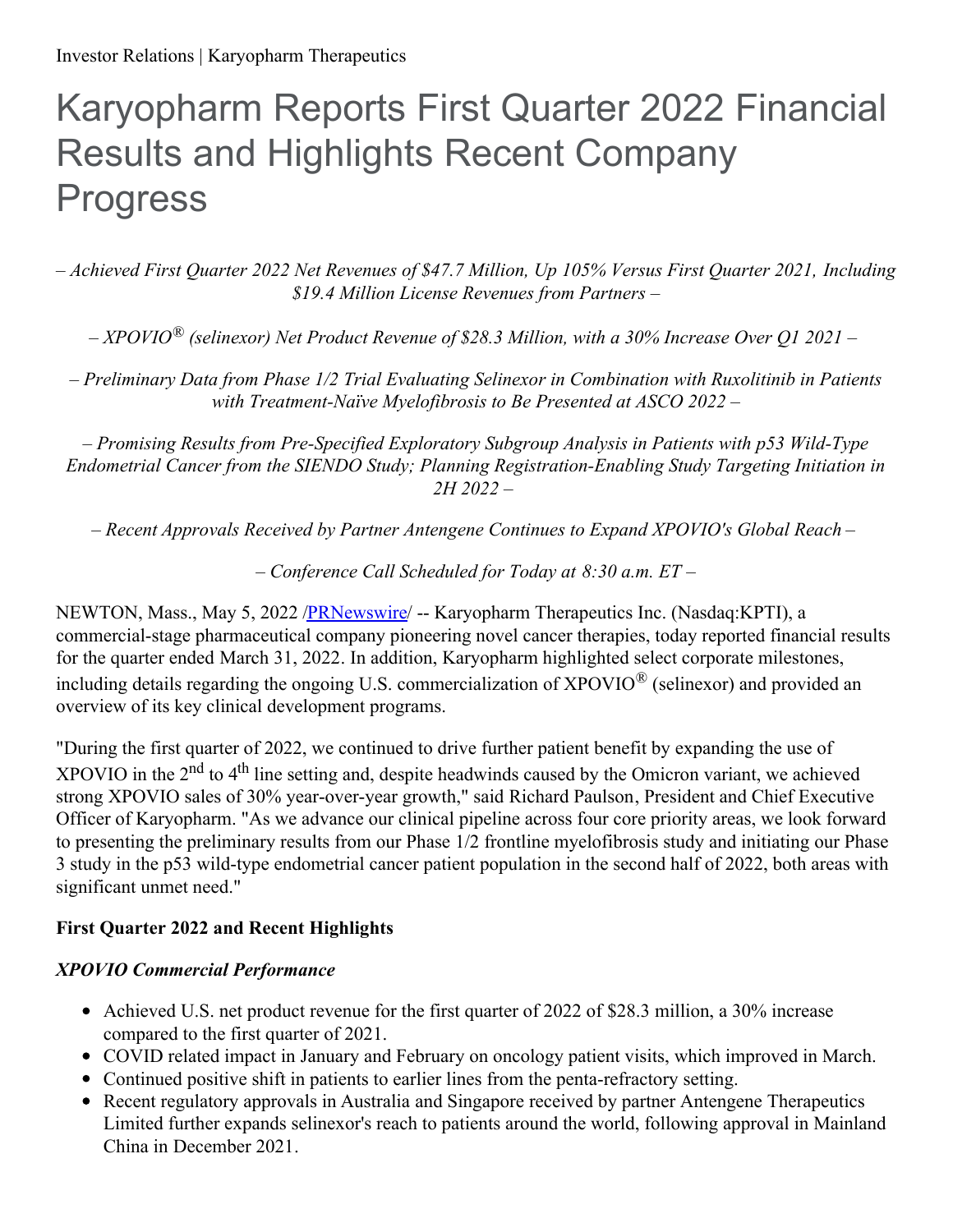## *R&D Highlights for Selinexor and Eltanexor*

- Abstracts highlighting selinexor clinical research have been selected for presentation at the upcoming American Society of Clinical Oncology (ASCO) 2022 Annual Meeting during June 3-7, 2022, including a poster presentation highlighting preliminary results from a Phase 1/2 trial evaluating selinexor in combination with ruxolitinib in patients with treatment-naïve myelofibrosis and an oral presentation discussing subgroup analyses and molecular classification data from the Phase 3 SIENDO study evaluating selinexor in endometrial cancer.
- Results from the prospective double-blind, randomized Phase 3 SIENDO study of oral selinexor versus placebo as maintenance therapy after first-line chemotherapy for advanced or recurrent endometrial cancer were presented at the European Society of Medical Oncology's Virtual Plenary and the Society for Gynecologic Oncology 2022 Annual Meeting on Women's Cancer in March 2022.
- In a preliminary analysis of a pre-specified, exploratory sub-group of patients with advanced or recurrent p53 wild-type endometrial cancer in the SIENDO trial, a 10 month improvement in median progression free survival was observed with selinexor versus placebo: 13.7 months in the selinexor arm  $(n=67)$  vs 3.7 months in the placebo arm  $(n=36)$ .
- The Company plans to initiate a new randomized, placebo-controlled clinical study of selinexor in patients with p53 wild-type endometrial cancer during the second half of 2022 and top-line data are expected to be available in the first half of 2024.
- The U.S. Food and Drug Administration (FDA) granted orphan drug designation for eltanexor for the treatment of myelodysplastic syndromes (MDS). The Company is currently evaluating the use of eltanexor in a Phase 2 study as monotherapy in hypomethylating agent (HMA)-refractory, intermediate or high-risk MDS and also exploring its use in combination with HMA therapy in newly diagnosed patients in a Phase 1 study.
- The application for NEXPOVIO<sup>®</sup> (selinexor) in combination with Velcade<sup>®</sup> (bortezomib) and lowdose dexamethasone for the treatment of multiple myeloma following at least one prior therapy, is currently under review by the Committee for Medicinal Products for Human Use (CHMP). The CHMP is expected to issue an opinion to the European Commission in the first half of 2022.

## *Corporate and Business Highlights*

- Announced the appointment of Reshma Rangwala, MD, PhD, as Chief Medical Officer.
- Announced the further transition of company co-founders Sharon Shacham, PhD, MBA, and Michael Kauffman, MD, PhD, who will step down from their respective roles as Chief Scientific Officer and Senior Clinical Advisor as of May 31, 2022. Dr. Shacham will continue to serve on Karyopharm's Scientific Advisory Board and will serve in an advisory capacity.

# *First Quarter 2022 Financial Results*

**Total Revenues:** Total revenue for the first quarter of 2022 was \$47.7 million, up 105% compared to \$23.3 million for the first quarter of 2021.

**Net product revenue:** Net product revenue for the first quarter of 2022 was \$28.3 million, up 30% compared to \$21.7 million for the first quarter of 2021.

**License and other revenue:** License and other revenue for the first quarter of 2022 was \$19.4 million, compared to \$1.5 million for the first quarter of 2021. The increase in license and other revenue in the first quarter of 2022 compared to the first quarter of 2021 was primarily attributable to \$8.6 million in revenue recognized related to milestones earned in connection with our license agreements with Antengene Therapeutics Limited and Promedico Ltd., coupled with \$7.1 million earned in reimbursement of development expenses from the Menarini Group.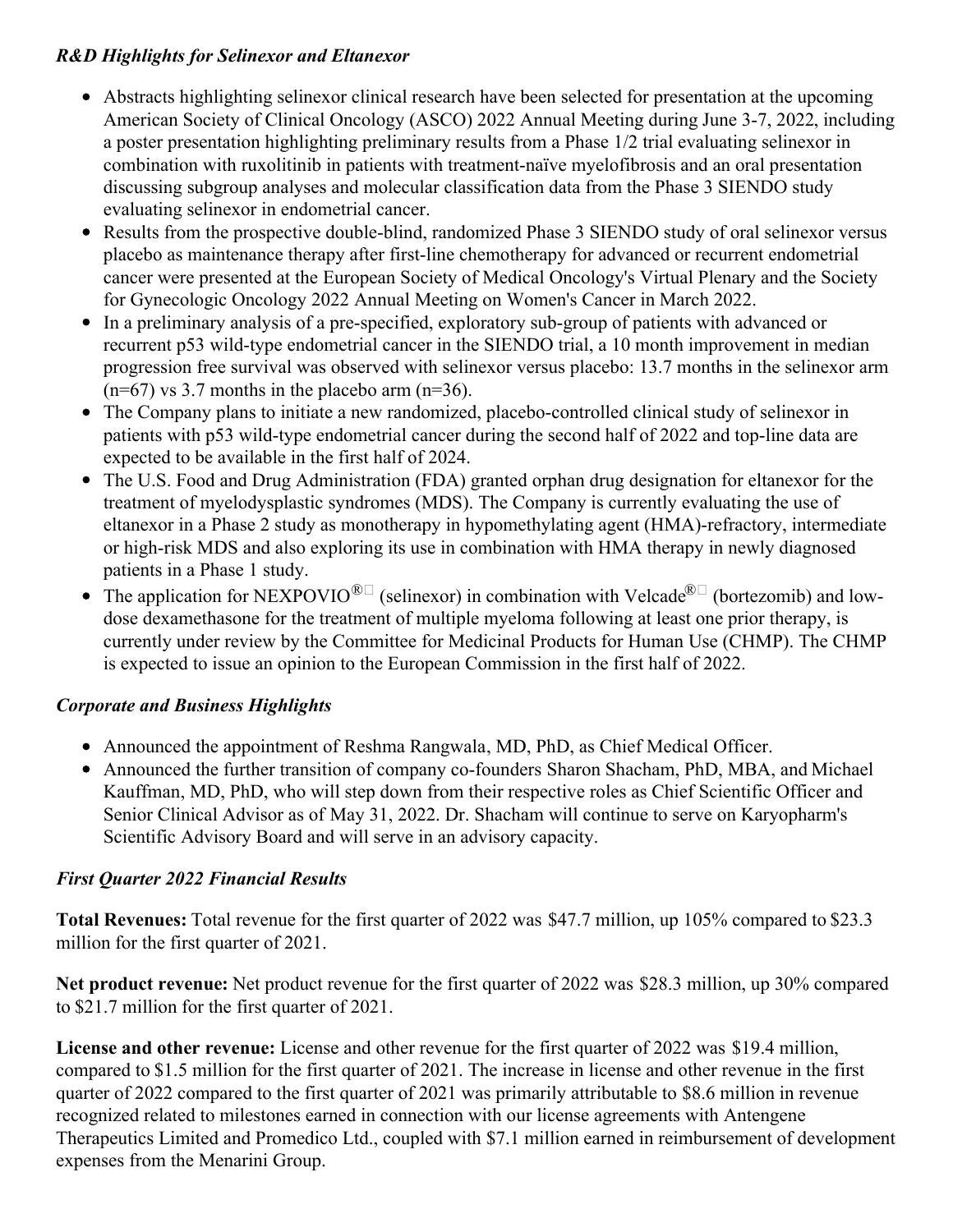**Cost of sales:** Cost of sales for the first quarter of 2022 were \$1.4 million, compared to \$0.9 million for the first quarter of 2021. Cost of sales reflects the costs of XPOVIO units sold and third-party royalties on net product revenue.

**Research and development (R&D) expenses:** R&D expenses for the first quarter of 2022 were \$42.1 million, compared to \$37.1 million for the first quarter of 2021. The increase in R&D expenses in the first quarter of 2022 compared to the first quarter of 2021 was primarily attributable to higher clinical trial expenses.

**Selling, general and administrative (SG&A) expenses:** SG&A expenses for the first quarter of 2022 were \$38.8 million, compared to \$37.7 million for the first quarter of 2021.

**Interest expense:** Interest expense for the first quarter of 2022 was \$6.7 million, compared to \$5.1 million for the first quarter of 2021. The increase in interest expense in the first quarter of 2022 compared to the first quarter of 2021 was related to the deferred royalty obligation following Karyopharm's June 2021 amendment of its Revenue Interest Agreement with HealthCare Royalty Management, LLC.

**Net loss:** Karyopharm reported a net loss of \$41.4 million, or \$0.53 per share, for the first quarter of 2022, compared to a net loss of \$57.4 million, or \$0.77 per share, for the first quarter of 2021. Net loss included noncash stock-based compensation expense of \$7.3 million and \$7.4 million for the first quarters of 2022 and 2021, respectively.

**Cash position:** Cash, cash equivalents, restricted cash and investments as ofMarch 31, 2022 totaled \$207.0 million, compared to \$235.6 million as of December 31, 2021.

## **2022 Financial Outlook**

Based on its current operating plans, Karyopharm reaffirms the following for full year 2022:

- XPOVIO net product revenue to be in the range of \$135 million to \$145 million.
- Non-GAAP R&D and SG&A expenses, excluding stock-based compensation expense, for the year ending December 31, 2022, to be in the range of \$265 million to \$280 million. Karyopharm has not reconciled the full year 2022 outlook for non-GAAP R&D and SG&A expenses to full year 2022 outlook for GAAP R&D and SG&A expenses because Karyopharm cannot reliably predict without unreasonable efforts the timing or amount of the factors that substantially contribute to the projection of stock compensation expense, which is excluded from the full year 2022 outlook for non-GAAP R&D and SG&A expenses.
- The Company expects that its existing cash, cash equivalents and investments, and the revenue it expects to generate from XPOVIO product sales, as well as revenue generated from its license agreements, will be sufficient to fund its planned operations into early 2024.

## **Non-GAAP Financial Information**

Karyopharm uses a non-GAAP financial measure, including R&D and SG&A expenses, to provide operating expense guidance. Non-GAAP R&D and SG&A expenses exclude stock-based compensation expense. Karyopharm believes this non-GAAP financial measure is useful to investors because it provides greater transparency regarding Karyopharm's operating performance as it excludes non-cash stock compensation expense. This non-GAAP financial measure should not be considered a substitute or an alternative to GAAP R&D and SG&A expenses and should not be considered a measure of Karyopharm's liquidity. Instead, non-GAAP R&D and SG&A expenses should only be used to supplement an understanding of Karyopharm's operating results as reported under GAAP.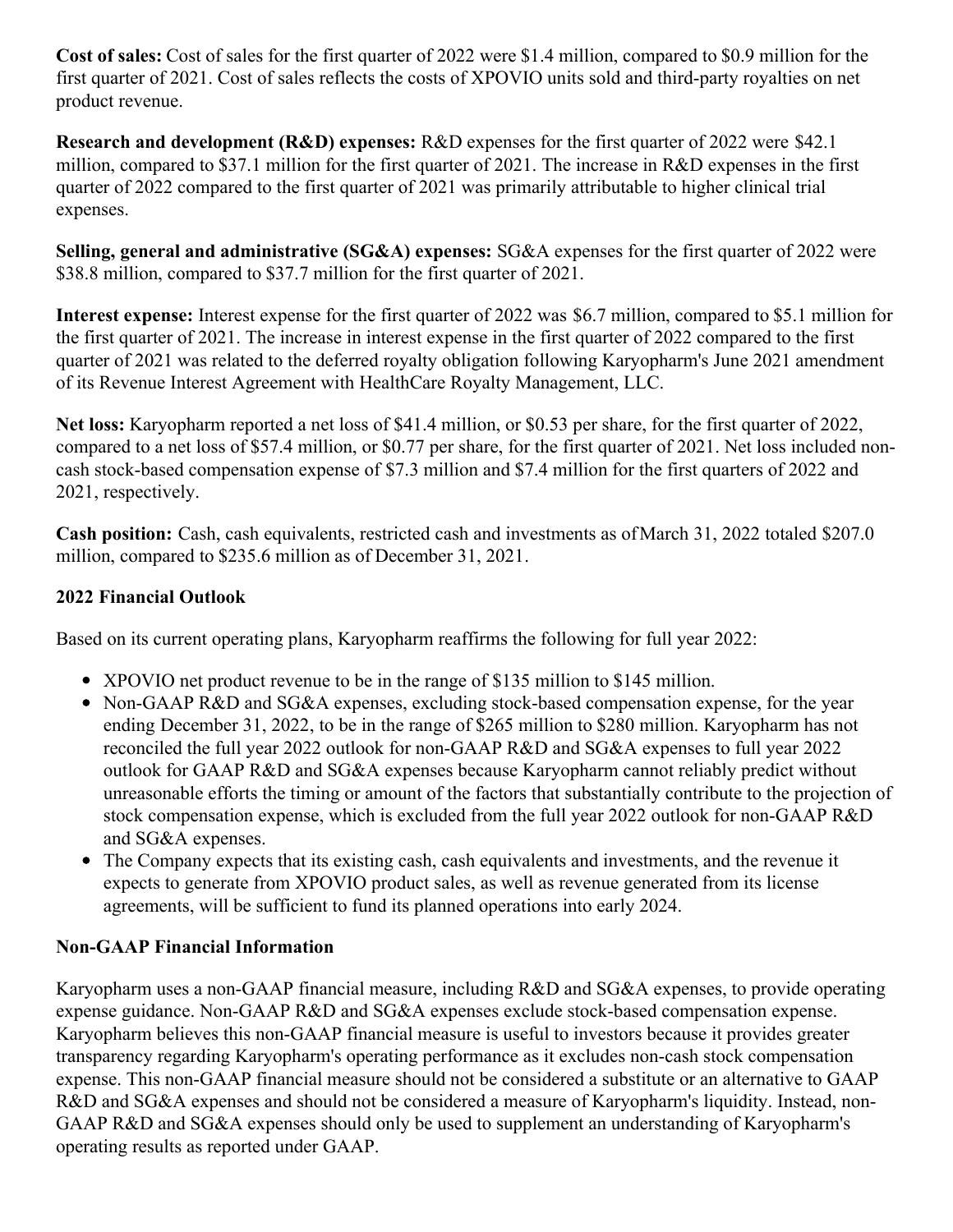## **Conference Call Information**

Karyopharm will host a conference call today, May 5, 2022, at 8:30 a.m. Eastern Time, to discuss the first quarter 2022 financial results and provide other business highlights. To access the conference call, please dial (888) 349-0102 (local) or (412) 902-4299 (international) at least 10 minutes prior to the start time and ask to be joined into the Karyopharm Therapeutics call. A live audio webcast of the call, along with accompanying slides, will be available under "Events & Presentations" in the Investor section of the Company's website, [http://investors.karyopharm.com/events-presentations](https://c212.net/c/link/?t=0&l=en&o=3526574-1&h=3963492978&u=http%3A%2F%2Finvestors.karyopharm.com%2Fevents-presentations&a=http%3A%2F%2Finvestors.karyopharm.com%2Fevents-presentations). An archived webcast will be available on the Company's website approximately two hours after the event.

# **About XPOVIO® (selinexor)**

XPOVIO is a first-in-class, oral exportin 1 (XPO1) inhibitor and the first of Karyopharm's Selective Inhibitor of Nuclear Export (SINE) compounds to be approved for the treatment of cancer. XPOVIO functions by selectively binding to and inhibiting the nuclear export protein XPO1. XPOVIO is approved in the U.S. and marketed by Karyopharm in multiple oncology indications, including: (i) in combination with Velcade<sup>®</sup> (bortezomib) and dexamethasone (XVd) in patients with multiple myeloma after at least one prior therapy; (ii) in combination with dexamethasone in patients with heavily pre-treated multiple myeloma; and (iii) in patients with diffuse large B-cell lymphoma (DLBCL), including DLBCL arising from follicular lymphoma, after at least two lines of systemic therapy. XPOVIO (also known as NEXPOVIO $^{\circledR}$  in certain countries) has received regulatory approvals in a growing number of ex-U.S. territories and countries, including Europe, the United Kingdom, China, South Korea and Israel, and is marketed in those areas by Karyopharm's global partners. Selinexor is also being investigated in several other mid- and late-stage clinical trials across multiple high unmet need cancer indications, including in endometrial cancer and myelofibrosis.

For more information about Karyopharm's products or clinical trials, please contact the Medical Information department at:

Tel: +1 (888) 209-9326 Email: [medicalinformation@karyopharm.com](mailto:medicalinformation@karyopharm.com)

 $XPOVIO^{\circledR}$  (selinexor) is a prescription medicine approved:

- In combination with bortezomib and dexamethasone for the treatment of adult patients with multiple myeloma who have received at least one prior therapy (XVd).
- In combination with dexamethasone for the treatment of adult patients with relapsed or refractory multiple myeloma who have received at least four prior therapies and whose disease is refractory to at least two proteasome inhibitors, at least two immunomodulatory agents, and an anti‐CD38 monoclonal antibody (Xd).
- For the treatment of adult patients with relapsed or refractory diffuse large B‐cell lymphoma (DLBCL), not otherwise specified, including DLBCL arising from follicular lymphoma, after at least 2 lines of systemic therapy. This indication is approved under accelerated approval based on response rate. Continued approval for this indication may be contingent upon verification and description of clinical benefit in confirmatory trial(s).

# **SELECT IMPORTANT SAFETY INFORMATION**

## **Warnings and Precautions**

Thrombocytopenia: Monitor platelet counts throughout treatment. Manage with dose interruption and/or reduction and supportive care.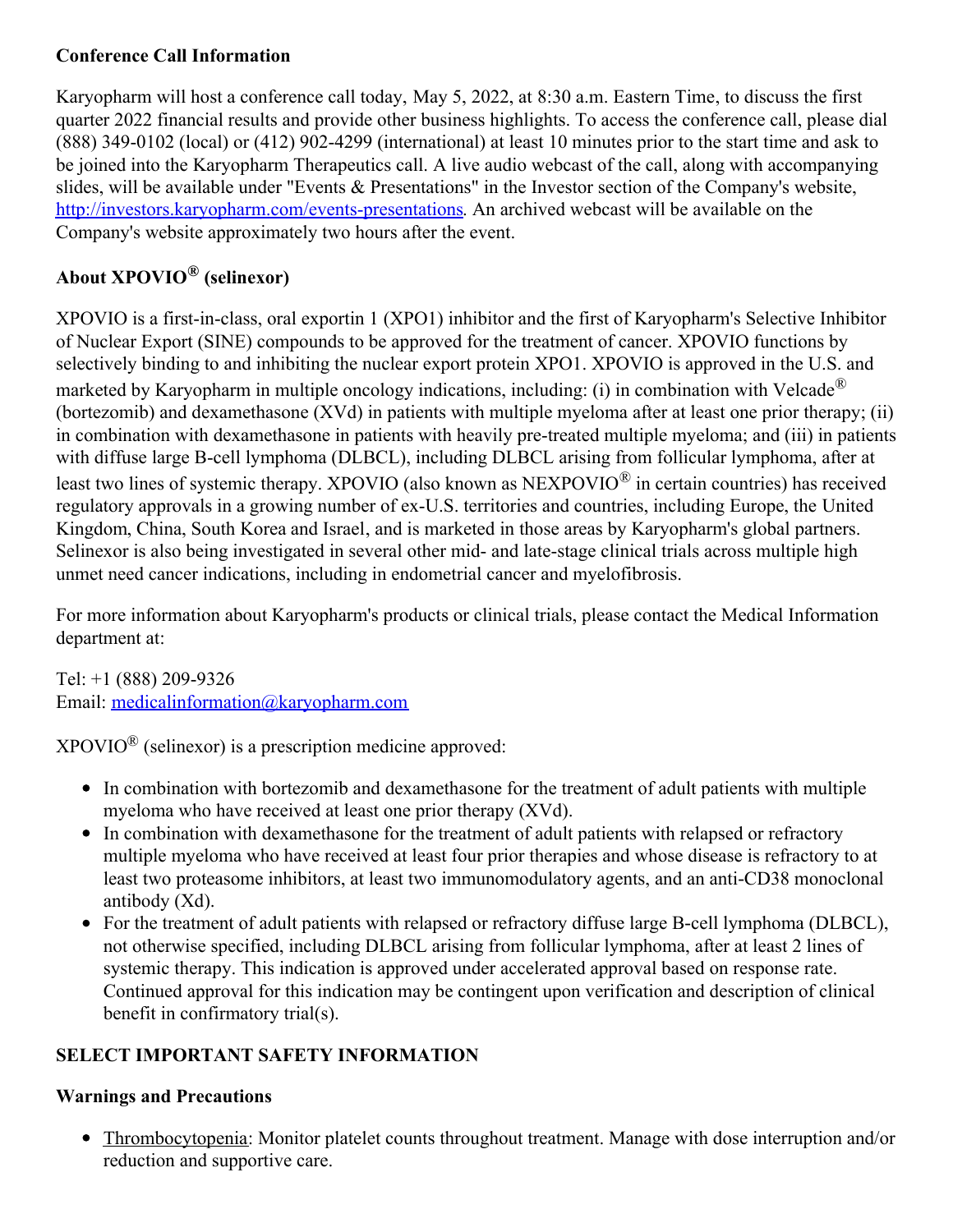- Neutropenia: Monitor neutrophil counts throughout treatment. Manage with dose interruption and/or reduction and granulocyte colony‐stimulating factors.
- Gastrointestinal Toxicity: Nausea, vomiting, diarrhea, anorexia, and weight loss may occur. Provide antiemetic prophylaxis. Manage with dose interruption and/or reduction, antiemetics, and supportive care.
- Hyponatremia: Monitor serum sodium levels throughout treatment. Correct for concurrent hyperglycemia and high serum paraprotein levels. Manage with dose interruption, reduction, or discontinuation, and supportive care.
- Serious Infection: Monitor for infection and treat promptly.
- Neurological Toxicity: Advise patients to refrain from driving and engaging in hazardous occupations or activities until neurological toxicity resolves. Optimize hydration status and concomitant medications to avoid dizziness or mental status changes.
- Embryo-Fetal Toxicity: Can cause fetal harm. Advise females of reproductive potential and males with a female partner of reproductive potential, of the potential risk to a fetus and use of effective contraception.
- Cataract: Cataracts may develop or progress. Treatment of cataracts usually requires surgical removal of the cataract.

## **Adverse Reactions**

- The most common adverse reactions ( $\geq$ 20%) in patients with multiple myeloma who receive XVd are fatigue, nausea, decreased appetite, diarrhea, peripheral neuropathy, upper respiratory tract infection, decreased weight, cataract and vomiting. Grade 3-4 laboratory abnormalities  $(\geq 10\%)$  are thrombocytopenia, lymphopenia, hypophosphatemia, anemia, hyponatremia and neutropenia. In the BOSTON trial, fatal adverse reactions occurred in 6% of patients within 30 days of last treatment. Serious adverse reactions occurred in 52% of patients. Treatment discontinuation rate due to adverse reactions was 19%.
- The most common adverse reactions  $(\geq 20\%)$  in patients with multiple myeloma who receive Xd are  $\bullet$ thrombocytopenia, fatigue, nausea, anemia, decreased appetite, decreased weight, diarrhea, vomiting, hyponatremia, neutropenia, leukopenia, constipation, dyspnea and upper respiratory tract infection. In the STORM trial, fatal adverse reactions occurred in 9% of patients. Serious adverse reactions occurred in 58% of patients. Treatment discontinuation rate due to adverse reactions was 27%.
- The most common adverse reactions (incidence  $\geq$ 20%) in patients with DLBCL, excluding laboratory  $\bullet$ abnormalities, are fatigue, nausea, diarrhea, appetite decrease, weight decrease, constipation, vomiting, and pyrexia. Grade 3‐4 laboratory abnormalities (≥15%) are thrombocytopenia, lymphopenia, neutropenia, anemia, and hyponatremia. In the SADAL trial, fatal adverse reactions occurred in 3.7% of patients within 30 days, and 5% of patients within 60 days of last treatment; the most frequent fatal adverse reactions was infection (4.5% of patients). Serious adverse reactions occurred in 46% of patients; the most frequent serious adverse reaction was infection (21% of patients). Discontinuation due to adverse reactions occurred in 17% of patients.

## **Use In Specific Populations**

Lactation: Advise not to breastfeed.

For additional product information, including full prescribing information, please visit **[www.XPOVIO.com](https://c212.net/c/link/?t=0&l=en&o=3526574-1&h=2072560834&u=http%3A%2F%2Fwww.XPOVIO.com&a=www.XPOVIO.com).**

**To report SUSPECTED ADVERSE REACTIONS, contact Karyopharm Therapeutics Inc. at 1‐888‐ 209‐9326 or FDA at 1‐800‐FDA‐1088 or [www.fda.gov/medwatch.](https://c212.net/c/link/?t=0&l=en&o=3526574-1&h=2063481101&u=http%3A%2F%2Fwww.fda.gov%2Fmedwatch&a=www.fda.gov%2Fmedwatch.)**

## **About Karyopharm Therapeutics**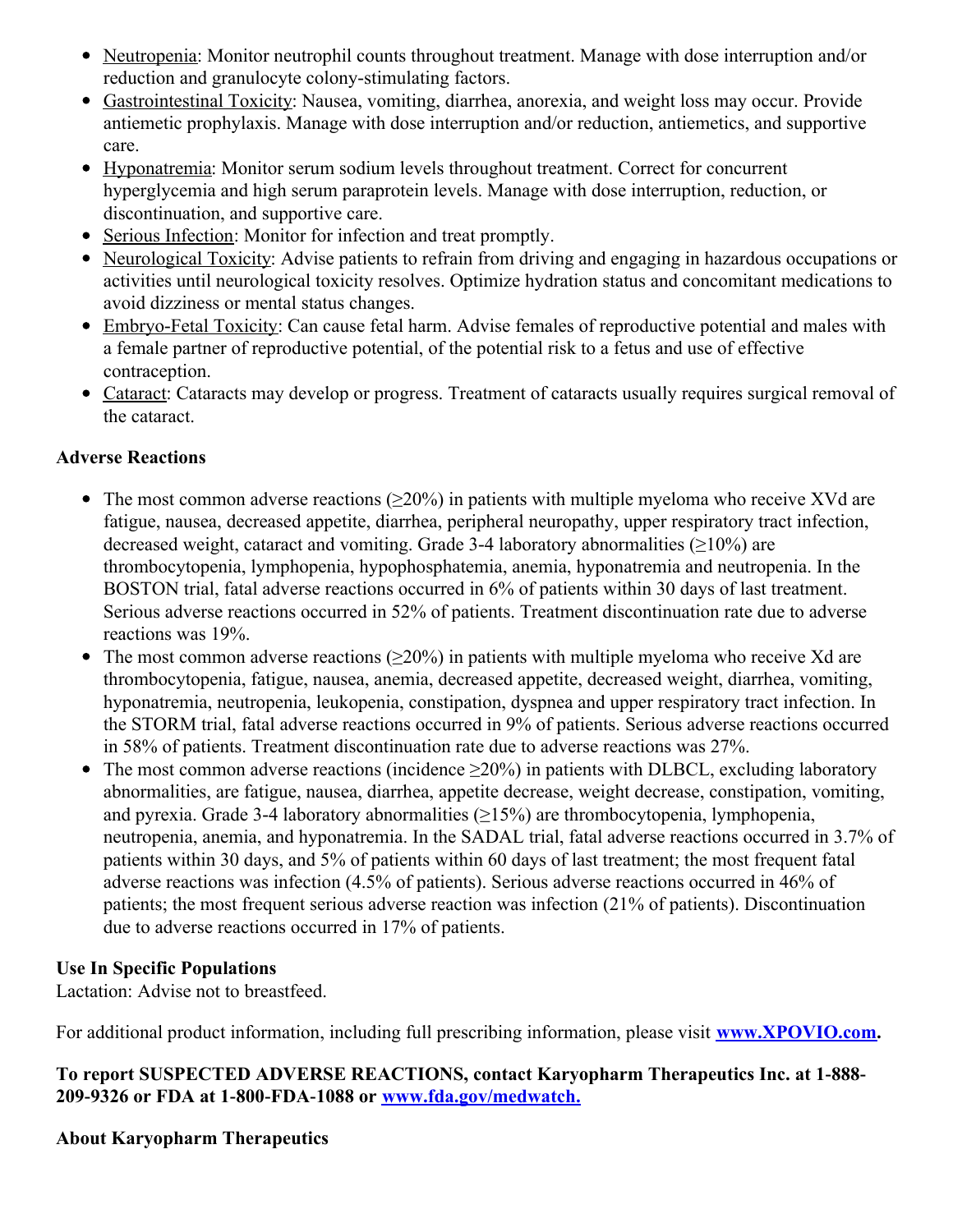Karyopharm Therapeutics Inc. (Nasdaq: KPTI) is a commercial-stage pharmaceutical company pioneering novel cancer therapies. Since its founding, Karyopharm has been an industry leader in oral Selective Inhibitor of Nuclear Export (SINE) compound technology, which was developed to address a fundamental mechanism of oncogenesis: nuclear export dysregulation. Karyopharm's lead SINE compound and first-in-class, oral exportin 1 (XPO1) inhibitor, XPOVIO<sup>®</sup> (selinexor), is approved in the U.S. and marketed by the Company in three oncology indications and has received regulatory approvals in various indications in a growing number of ex-U.S. territories and countries, including Europe and the United Kingdom (as NEXPOVIO $^{\circledR}$ ) and China. Karyopharm has a focused pipeline targeting multiple high unmet need cancer indications, including in endometrial cancer, myelodysplastic syndromes and myelofibrosis. For more information about our people, science and pipeline, please visit [www.karyopharm.com](https://c212.net/c/link/?t=0&l=en&o=3526574-1&h=1986914563&u=https%3A%2F%2Fwww.karyopharm.com%2F&a=www.karyopharm.com), and follow us on Twitter at  $@$ Karyopharm and [LinkedIn](https://c212.net/c/link/?t=0&l=en&o=3526574-1&h=2628627717&u=https%3A%2F%2Fwww.linkedin.com%2Fcompany%2Fkaryopharm%2F&a=LinkedIn).

#### **Forward-Looking Statements**

This press release contains forward-looking statements within the meaning of The Private Securities Litigation Reform Act of 1995. Such forward-looking statements include those regarding Karyopharm's guidance on its 2022 net product revenue and 2022 non-GAAP research and development and selling, general and administrative expenses; Karyopharm's expected cash runway; the ability of selinexor or eltanexor to treat patients with multiple myeloma, diffuse large B-cell lymphoma, solid tumors and other diseases; and expectations related to future clinical development and potential regulatory submissions of selinexor or eltanexor. Such statements are subject to numerous important factors, risks and uncertainties, many of which are beyond Karyopharm's control, that may cause actual events or results to differ materially from Karyopharm's current expectations. For example, there can be no guarantee that Karyopharm will successfully commercialize XPOVIO or that any of Karyopharm's drug candidates, including selinexor and eltanexor, will successfully complete necessary clinical development phases or that development of any of Karyopharm's drug candidates will continue. Further, there can be no guarantee that any positive developments in the development or commercialization of Karyopharm's drug candidate portfolio will result in stock price appreciation. Management's expectations and, therefore, any forward-looking statements in this press release could also be affected by risks and uncertainties relating to a number of other factors, including the following: the risk that the COVID-19 pandemic could disrupt Karyopharm's business more severely than it currently anticipates, including by negatively impacting sales of XPOVIO, interrupting or delaying research and development efforts, impacting the ability to procure sufficient supply for the development and commercialization of selinexor or other product candidates, delaying ongoing or planned clinical trials, impeding the execution of business plans, planned regulatory milestones and timelines, or inconveniencing patients; the adoption of XPOVIO in the commercial marketplace, the timing and costs involved in commercializing XPOVIO or any of Karyopharm's drug candidates that receive regulatory approval; the ability to obtain and retain regulatory approval of XPOVIO or any of Karyopharm's drug candidates that receive regulatory approval; Karyopharm's results of clinical trials and preclinical studies, including subsequent analysis of existing data and new data received from ongoing and future studies; the content and timing of decisions made by the U.S. Food and Drug Administration and other regulatory authorities, investigational review boards at clinical trial sites and publication review bodies, including with respect to the need for additional clinical studies; the ability of Karyopharm or its third party collaborators or successors in interest to fully perform their respective obligations under the applicable agreement and the potential future financial implications of such agreement; Karyopharm's ability to enroll patients in its clinical trials; unplanned cash requirements and expenditures; development or regulatory approval of drug candidates by Karyopharm's competitors for products or product candidates in which Karyopharm is currently commercializing or developing; and Karyopharm's ability to obtain, maintain and enforce patent and other intellectual property protection for any of its products or product candidates. These and other risks are described under the caption "Risk Factors" in Karyopharm's Annual Report on Form 10-K for the year ended December 31, 2021, which was filed with the Securities and Exchange Commission (SEC) on March 1, 2022,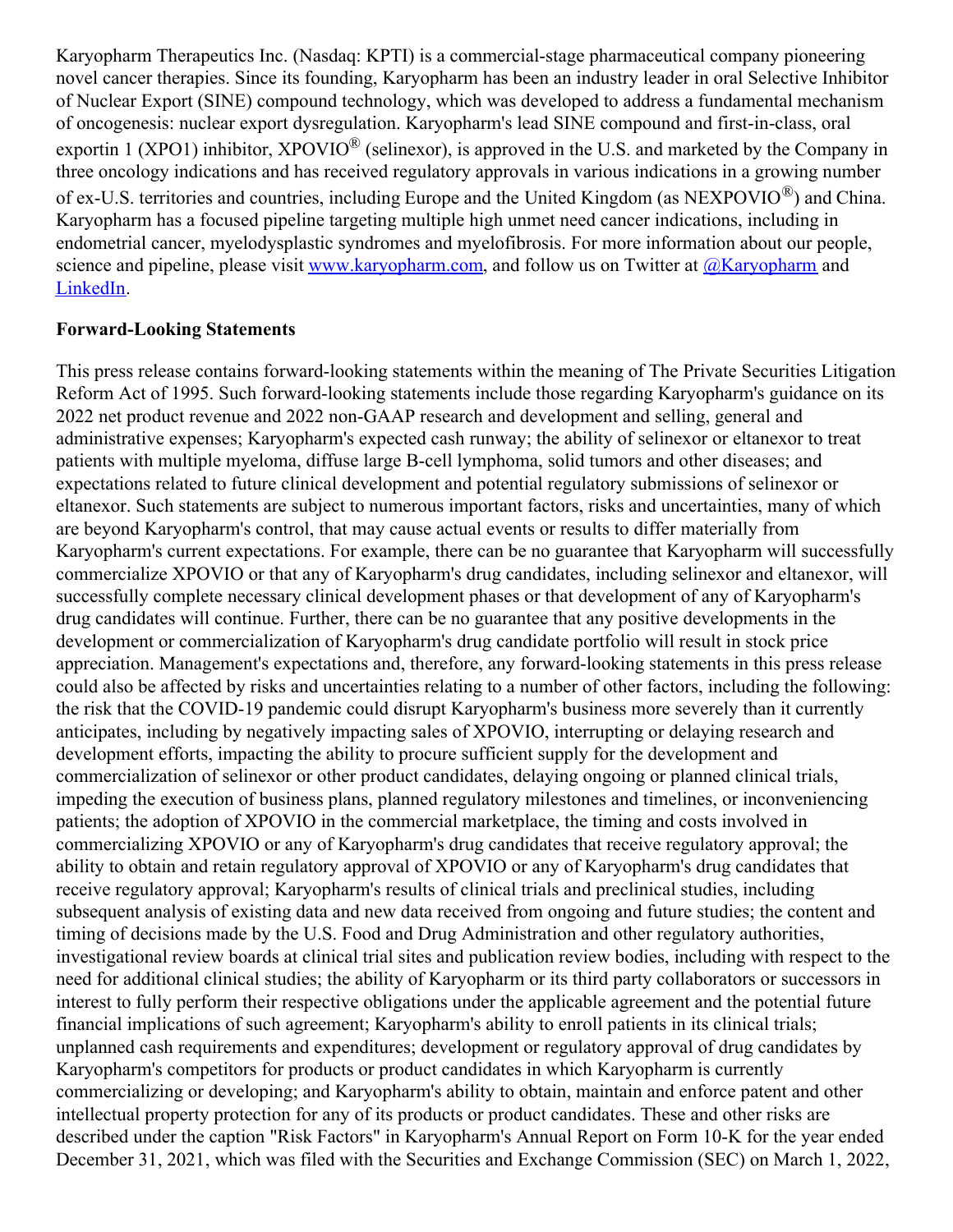and in other filings that Karyopharm may make with the SEC in the future. Any forward-looking statements contained in this press release speak only as of the date hereof, and, except as required by law, Karyopharm expressly disclaims any obligation to update any forward-looking statements, whether as a result of new information, future events or otherwise.

 $XPOVIO^{\circledR}$  and NEXPOVIO<sup> $\circledR$ </sup> are registered trademarks of Karyopharm Therapeutics Inc. Any other trademarks referred to in this release are the property of their respective owners.

#### **KARYOPHARM THERAPEUTICS INC. CONDENSED CONSOLIDATED STATEMENTS OF OPERATIONS (unaudited) (in thousands, except per share amounts)**

|                                                              | <b>Three Months Ended</b><br>March 31, |           |               |           |
|--------------------------------------------------------------|----------------------------------------|-----------|---------------|-----------|
|                                                              |                                        | 2022      | 2021          |           |
| Revenues:                                                    |                                        |           |               |           |
| Product revenue, net                                         | \$                                     | 28,300    | $\mathcal{S}$ | 21,731    |
| License and other revenue                                    |                                        | 19,370    |               | 1,529     |
| Total revenues                                               |                                        | 47,670    |               | 23,260    |
| Operating expenses:                                          |                                        |           |               |           |
| Cost of sales                                                |                                        | 1,426     |               | 933       |
| Research and development                                     |                                        | 42,062    |               | 37,050    |
| Selling, general and administrative                          |                                        | 38,768    |               | 37,650    |
| Total operating expenses                                     |                                        | 82,256    |               | 75,633    |
| Loss from operations                                         |                                        | (34, 586) |               | (52, 373) |
| Other income (expense):                                      |                                        |           |               |           |
| Interest income                                              |                                        | 74        |               | 264       |
| Interest expense                                             |                                        | (6,684)   |               | (5,095)   |
| Other expense, net                                           |                                        | (73)      |               | (61)      |
| Total other expense, net                                     |                                        | (6,683)   |               | (4,892)   |
| Loss before income taxes                                     |                                        | (41,269)  |               | (57,265)  |
| Income tax provision                                         |                                        | (130)     |               | (149)     |
| Net loss                                                     |                                        | (41, 399) | $\mathbb{S}$  | (57, 414) |
| Net loss per share—basic and diluted                         |                                        | (0.53)    | \$            | (0.77)    |
| Weighted-average number of common shares outstanding used in |                                        |           |               |           |
| net loss per share—basic and diluted                         |                                        | 77,570    |               | 74,517    |

#### **KARYOPHARM THERAPEUTICS INC. CONDENSED CONSOLIDATED BALANCE SHEETS (unaudited) (in thousands)**

| March 31, | December 31, |
|-----------|--------------|
| 2022      | 2021         |